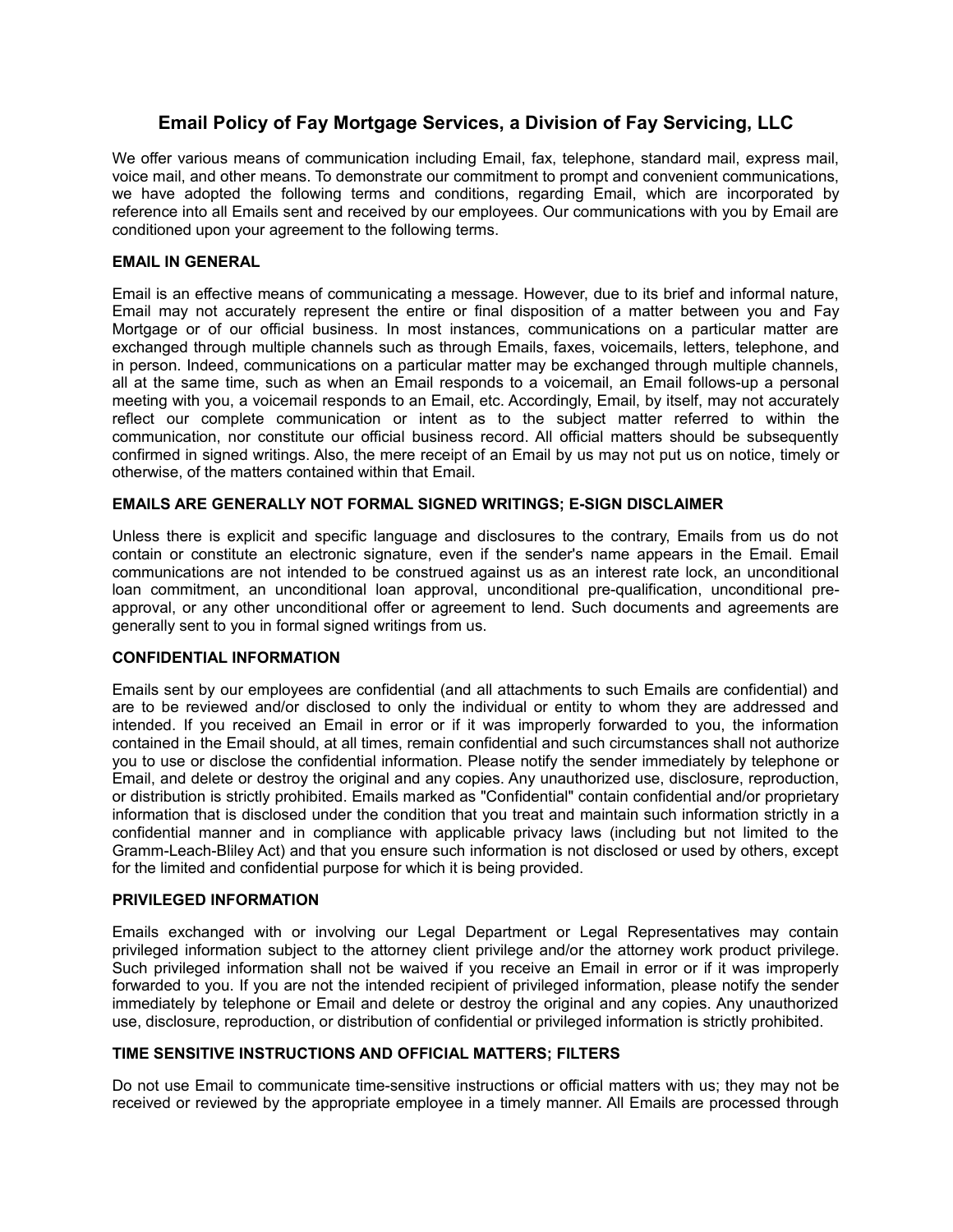various virus and spam filters which may delay or reject the delivery of an Email altogether. Urgent matters should be communicated in person directly with the person of concern via telephone and then confirmed in writing with the appropriate person via fax or Email. We reserve the right to block any Email source we deem inappropriate.

# **BUSINESS PURPOSES**

Our Email facilities are to be used only for conducting business with us. Vendors, suppliers, clients and others receiving Email from our employees may not use our employees' Email address or contact information (or any other person's Email address appearing on or in our Email) for any purpose other than corresponding with us for lawful and legitimate business purposes relating to our business. The receipt of an Email is not our consent, nor our employee's consent, for you to use our employee's Email address or contact information for direct marketing purposes or for transfers of data to third-parties, and such use is strictly prohibited.

# **MONITORING OF COMMUNICATIONS**

All Emails sent to or from our employees may be forwarded, monitored, and/or reviewed by others within our company other than the designated recipient/sender with or without notice to the designated recipient/sender. We may also record or monitor other forms of communications you have with us via the website, chat, Email, telephone or otherwise. By using such communication methods, you are consenting to the recording or monitoring of the same.

# **UNSECURED TRANSMISSIONS**

You should be aware that regular Email is typically sent via the Internet which is an open network. General Email uses the Internet which is an open system and we cannot provide assurances that all Email transmissions (sent or received) are secure, error free, not corrupted, incomplete or virus free and/or that they won't be lost, misdelivered, destroyed, delayed, or intercepted/decrypted by others. Therefore, we advise against sending sensitive or personally identifiable information, over Email, and we disclaim all liability with regard to Emails (and the contents therein) if they are corrupted, lost, destroyed, delayed, incomplete, misdelivered, intercepted, decrypted or otherwise misappropriated by others.

### **VIRUSES**

Computer viruses can be transmitted via Email through Email content, attachments to Emails and embedded links. Although our Emails are believed to be free of any virus or other defects that might affect computer systems in which they are received and opened, it is the recipient's responsibility to ensure that any Email they open is virus free. We are not responsible for any loss or damage arising in any way from the receipt, use, storage or transmission of our Emails. If we forward an Email or reply to a prior Email, the contents may have been produced by someone other than us or our employees for which we assume no liability whatsoever. WE DISCLAIM ANY REPRESENTATION OR WARRANTY THAT OUR EMAILS ARE VIRUS FREE AND/OR ERROR FREE. The use of Email to introduce any virus, malicious or disabling code, or to otherwise interfere with our Email transmissions, telecommunication, or computer networks is prohibited and against the law; violators will be prosecuted to the fullest extent of the law.

### **PROHIBITED EMAIL CONTENT**

All of our employees are prohibited from using Email to make or send any type of menacing, defamatory, discriminatory, harassing, offensive or threatening statements/materials, or statement/materials that infringe the copyrights or legal rights of others in Email. Such communications are against our policy and outside the scope of our employees' employment. We do not accept any liability in respect of such communication, and the employee responsible will be personally liable for any damages or other liability arising. The use of our Email facilities for purposes of sending menacing, harassing, offensive or threatening messages to our employees is strictly prohibited and is unlawful; violators will be prosecuted to the fullest extent of the law. Use of our Email facilities for purposes of soliciting our employees to breach their employment agreements or to interfere with their employment status with our company is strictly prohibited.